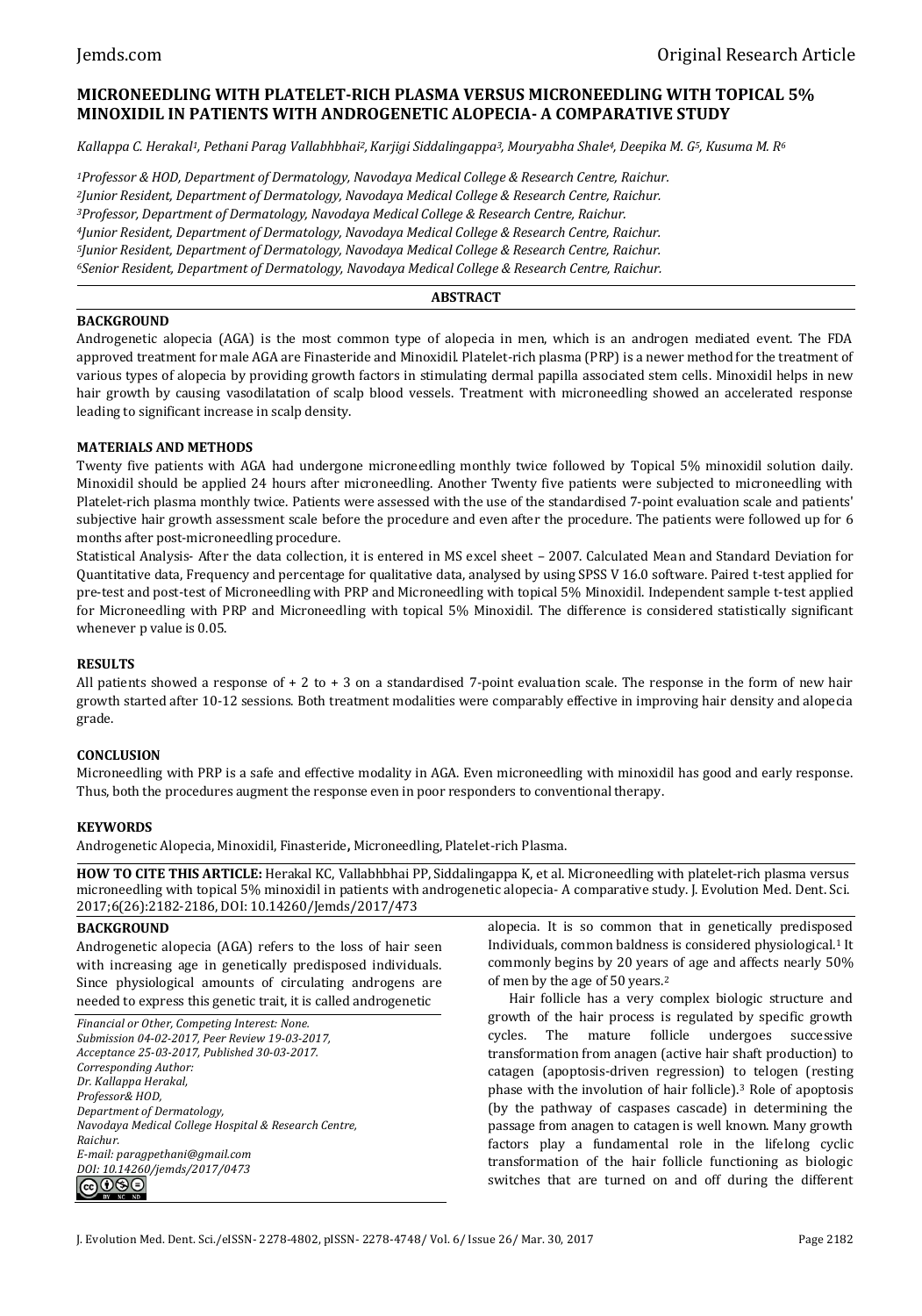phases, controlling the active phase and promoting apoptosis to induce catagen and telogen.<sup>4</sup>

Platelet-rich plasma (PRP) is an autologous preparation of platelets in concentrated plasma. Although the optimal PRP platelet concentration is unclear, the current methods by which PRP is prepared report 300-700% enrichment, with platelet concentrations consequently increasing to more than 1,000,000 platelets/L.<sup>5</sup> PRP has attracted attention in several medical fields because of its ability to promote wound healing. Activation of alpha granules of platelets releases numerous proteins, including platelet-derived growth factor (PDGF), transforming growth factor (TGF), vascular endothelial growth factor (VEGF), insulin-like growth factor (IGF), epidermal growth factor (EGF) and interleukin (IL)- 1.6,7 It is hypothesised that growth factors released from platelets may act on stem cells in the bulge area of the follicles, stimulating the development of new follicles and promoting neovascularisation.<sup>8</sup>

A Dermaroller is a skin needling device with many small surgical needles. Dermaroller with needle lengths between 0.5 mm to 1.5 mm are suited for Androgenetic Alopecia. The needle diameter (thickness) is 0.25 mm at their base.

Studies on repeated Microneedling stimulation by Jeong et al<sup>9</sup> and Kim et al showed the enhanced expression of hair related genes and stimulation of hair in mice. Kim et al also noted earlier and faster hair re-growth with more shiny texture of the hair in microneedle treated group than the untreated mice group. The authors also suggested that microneedle roller could be useful to treat hair loss refractory to Minoxidil therapy.

Minoxidil and Finasteride are the only FDA approved treatment modalities for AGA. The realisation of its affectivity came through a serendipitous observation by Zappacosta in 1980 while treating a patient with hypertension.<sup>10</sup> Minoxidil, an orally effective vasodilator, was then used topically for alopecia areata (AA) and AGA. It may perhaps act as a potassium channel opener thereby enhancing the growth of suboptimal follicles in vivo and in vitro.<sup>11</sup> It is used in concentration of 2% in females and 5% in males applied 1 mL twice daily.

## **MATERIALS AND METHODS**

## **Methods of Allocation**

It included twenty-five patients in each group, Men between 25 years and 35 years of age with mild to moderate (III or IV) AGA, according to Norwood-Hamilton grading scale were enrolled in the study.

Twenty-five patients with AGA had undergone microneedling monthly twice followed by Topical 5% minoxidil solution daily which should be applied 24 hours after microneedling. Another Twenty-five patients were subjected to microneedling with Platelet-rich plasma monthly twice.

Both groups, microneedling was done with Dermaroller of 1.5 mm sized needles, rolled over the affected areas of the scalp in a longitudinal, vertical, and diagonal directions until mild erythema. Duration of study is 6 months with 18 months of followup. PRP was prepared by drawing 10 mL of patient's own blood and centrifuging it for 5 min.-1500 rpm,

15 min.-2500 rpm by double spin method and platelet-rich plasma collected. The procedure was carried out with informed consent, under aseptic condition after application of topical anaesthetic.

# **Statistical Method**

### **Hair Counts**

The target thinning area of 1 cm diameter, on the vertex was defined by two diagonally placed tattoos to ensure reproducibility. Then, the hair counts were obtained from colour photographs of remnants of the shaven hair in the target area. Colour Photographs of target area were taken before treatment, after 6 and 18 months of treatment and patients were assessed with 7-point evaluation scale Paired baseline and post-treatment photographs were independently reviewed by a blinded evaluator.

Baseline follicular units were manually counted with help of TrichoScan in this area by dividing into small quadrants.

Patients were assessed with the use of the standardised 7-point evaluation scale and patient's subjective hair growth assessment scale.

- –3 = greatly decreased,
- –2 = moderately decreased,
- –1 = slightly decreased,
- $0 = no$  change,
- +1 = slightly increased,
- +2 = moderately increased,
- +3 = greatly increased.

The procedure was repeated every 15 days for duration of six months. The patients were followed up for 18 months after post microneedling procedure to assess the sustainability.

### **Statistical Analysis**

After the data collection, it is entered in MS excel sheet – 2007. Calculated Mean and Standard Deviation for Quantitative data, Frequency and percentage for qualitative data, analysed by using SPSS V 16.0 software. Paired t-test applied for pre-test and post-test of Microneedling with PRP and Microneedling with topical 5% Minoxidil. Independent sample t-test applied for Microneedling with PRP and Microneedling with topical 5% Minoxidil. The difference is considered statistically significant whenever p value is <0.05 and p value is <0.01 is highly significant.

### **RESULTS**

Before treatment all our patients (100%) had a positive hair pull test with mean number of 15 hairs. After 6 months of therapy, hair pull test was negative in 21 (82%) patients in Microneedling with PRP group and 20 (80%) patients in microneedling with topical 5% minoxidil group. Hair count depicted average no. of 62 hair follicular units over marked area before starting the treatment and after 18 months, average no. of follicular units was 94 in Microneedling with PRP group and 92 in microneedling with topical 5% minoxidil group.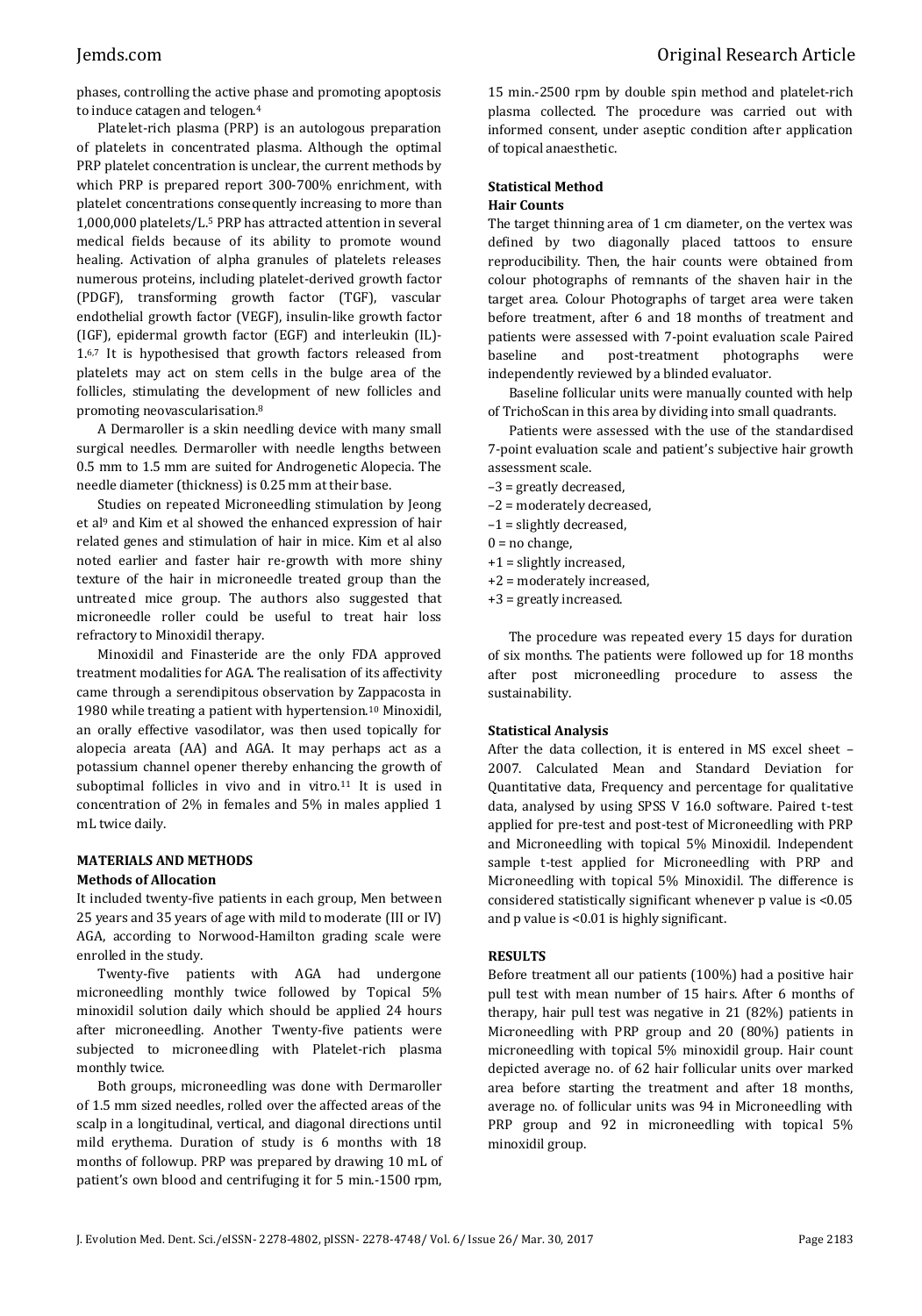## **Hair Growth Assessment Scale**

|                                 | No. of Patients showing Greatly<br><b>Increased in Hair Growth</b><br>(+3 response) | <b>No. of Patients showing Moderately</b><br>Increased in Hair Growth<br>(+2 response) |  |  |  |  |  |
|---------------------------------|-------------------------------------------------------------------------------------|----------------------------------------------------------------------------------------|--|--|--|--|--|
| Microneedling with PRP          | 11 (44%)                                                                            | 14 (56%)                                                                               |  |  |  |  |  |
| Microneedling with 5% Minoxidil | 9 (36%)                                                                             | 16(64%)                                                                                |  |  |  |  |  |
| Table 1                         |                                                                                     |                                                                                        |  |  |  |  |  |

## **Paired Samples Statistics For Microneedling with PRP**

|        |                                                  | Mean    |  | <b>Std. Deviation</b> | <b>Std. Error Mean</b> |  |  |  |  |
|--------|--------------------------------------------------|---------|--|-----------------------|------------------------|--|--|--|--|
| Pair . | Microneedling with PRP Pre-treatment             | 62.0400 |  | 3.97366               | .79473                 |  |  |  |  |
|        | Microneedling with PRP 18 months after treatment | 94.0000 |  | 3.51188               | 70238                  |  |  |  |  |
|        | <b>Table 2</b>                                   |         |  |                       |                        |  |  |  |  |

## **Paired Samples Test for Microneedling with PRP**

|        |                                                                                                           |  | <b>Paired Differences</b> |                           |                                              |              |  |    |                    |  |
|--------|-----------------------------------------------------------------------------------------------------------|--|---------------------------|---------------------------|----------------------------------------------|--------------|--|----|--------------------|--|
|        | Mean                                                                                                      |  | Std.<br><b>Deviation</b>  | <b>Std. Error</b><br>Mean | 95% Confidence Interval of<br>the Difference |              |  | df | Sig.<br>(2-tailed) |  |
|        |                                                                                                           |  |                           |                           | Lower                                        | <b>Upper</b> |  |    |                    |  |
| Pair 1 | Microneedling with<br><b>PRP Pre-treatment-</b><br>Microneedling with<br>PRP 18 months after<br>treatment |  |                           |                           | 30.28973                                     | 33.63027     |  |    |                    |  |
|        | Table 3                                                                                                   |  |                           |                           |                                              |              |  |    |                    |  |

## **Paired Samples Statistics Microneedling with 5% Minoxidil**

|        |                                                              | Mean    |    |         | Std. Deviation   Std. Error Mean |
|--------|--------------------------------------------------------------|---------|----|---------|----------------------------------|
|        | Microneedling with 5% Minoxidil pre treatment                | 62.0400 | 25 | 3.97366 | 79473                            |
| Pair 2 | Microneedling with 5% Minoxidil after 18 months of treatment | 92.0000 | 25 | 3.96863 | 79373                            |
|        | Table 4                                                      |         |    |         |                                  |

## **Paired Samples Test Microneedling with 5% Minoxidil**

|        |                                                                                                                            |         | <b>Paired Differences</b>                     |         |          |                                              |        |    |                                |  |
|--------|----------------------------------------------------------------------------------------------------------------------------|---------|-----------------------------------------------|---------|----------|----------------------------------------------|--------|----|--------------------------------|--|
|        |                                                                                                                            | Mean    | <b>Std. Error</b><br>Std.<br><b>Deviation</b> |         |          | 95% Confidence Interval of<br>the Difference |        | df | Sig.<br>(2-tailed)             |  |
|        |                                                                                                                            |         |                                               | Mean    | Lower    | <b>Upper</b>                                 |        |    |                                |  |
| Pair 1 | Microneedling with<br>5% Minoxidil<br>pretreatment -<br>Microneedling with<br>5% Minoxidil after 18<br>months of treatment | 29.9600 | 5.98944                                       | 1.19789 | 27.48768 | 32.43232                                     | 25.011 | 24 | .000<0.01<br><b>Highly Sig</b> |  |
|        | Table 5                                                                                                                    |         |                                               |         |          |                                              |        |    |                                |  |

## **Group Statistics**

|                | Group                           |         | Mean    | <b>Std. Deviation</b> | <b>Std. Error Mean</b> |  |  |
|----------------|---------------------------------|---------|---------|-----------------------|------------------------|--|--|
| $_{\rm{post}}$ | Microneedling with PRP          | 25      | 94.0000 | 3.51188               | 70238                  |  |  |
|                | Microneedling with 5% Minoxidil | ົ<br>45 | 92.0000 | 3.96863               | 79373                  |  |  |
| Table 6        |                                 |         |         |                       |                        |  |  |

|                                                            | t-test for Equality of Means |    |                        |            |                   |                                              |              |  |
|------------------------------------------------------------|------------------------------|----|------------------------|------------|-------------------|----------------------------------------------|--------------|--|
|                                                            |                              | df | Sig.                   | Mean       | <b>Std. Error</b> | 95% Confidence Interval<br>of the Difference |              |  |
|                                                            |                              |    | (2-tailed)             | Difference | Difference        | Lower                                        | <b>Upper</b> |  |
| Microneedling with PRP-<br>Microneedling with 5% Minoxidil | 1.887                        | 48 | .065 > 0.05<br>Not Sig | 2.00000    | 1.05987           | $-13102$                                     | 4.13102      |  |
| <b>Table 7</b>                                             |                              |    |                        |            |                   |                                              |              |  |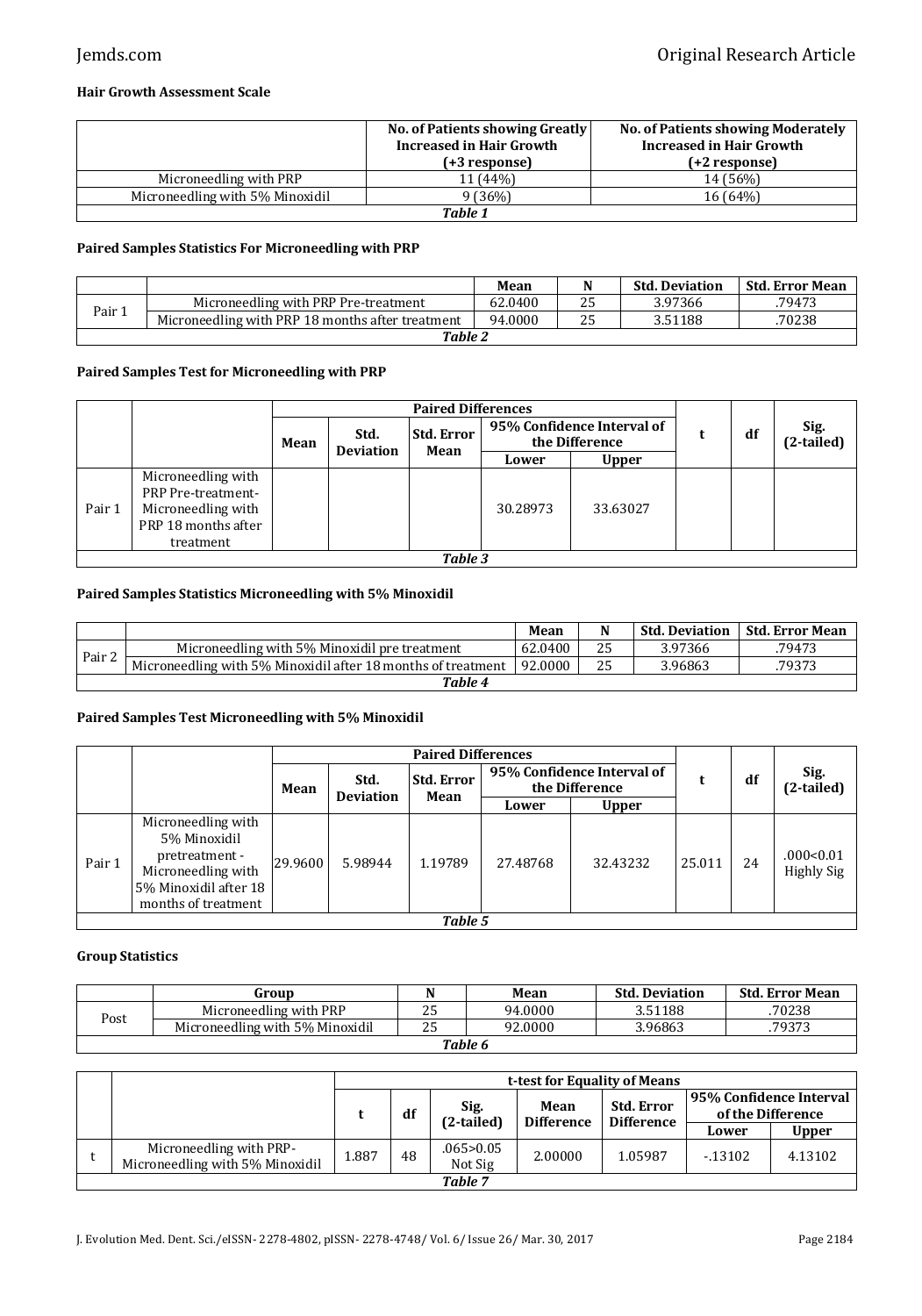All patients in each group showed a response of  $+ 2$  to  $+ 3$ on standardised 7-point evaluation scale. Out of Twenty five patients with microneedling followed by Topical 5% minoxidil solution, 16 (64%) patients showed moderately increased and 9 (36%) patients showed greatly increased hair growth in 7-point evaluation scale. And another Twenty five patients with microneedling followed by PRP, 14 (56%) patients showed moderately increased and 11 (44%) patients showed greatly increased hair growth in 7-point evaluation scale. While the response in the form of new hair growth started after 8-10 sessions in PRP group. Both treatment modalities were comparably effective in improving hair density and alopecia grade. Among patients using minoxidil, 5 developed irritation, 2 headache and 2 contact dermatitis. Among patients on microneedling and PRP, 3 developed discomfort over scalp, 2 developed erythema.



*a) Before & b) 6 Months after Treatment with Microneedling with PRP*



*a) Before b) One month after & c) 6 months after Microneedling with 5% Minoxidil*

#### **DISCUSSION**

Hair loss has a significant influence on psychological distress and is associated with low self-esteem and depression. Treatment options for androgenic alopecia are very limited and include topical minoxidil and oral finasteride (FDA approved) either alone or in combination.12, Local side effects of Minoxidil include aggravation of local inflammatory scalp dermatoses (seborrhoeic dermatitis, psoriasis), allergic contact dermatitis, irritation and pain. Systemic side effects of Minoxidil are Hypotension, Headache and hypertrichosis. Growth factors are known to activate the proliferative phase

and transdifferentiation of hair and stem cells and produce new follicular units; bFGF is reported to promote the in vitro proliferation of papilla cells, and thereby plays a key role in elongating hair shaft.<sup>13</sup>

Mechanisms of hair re-growth induced by Microneedling include Release of platelet derived growth factor, epidermal growth factors are increased through platelet activation and skin wound regeneration mechanism; activation of stem cells in the hair bulge area under wound healing conditions which is caused by a Dermaroller; overexpression of hair growth related genes vascular endothelial growth factor, B catenin, Wnt3a, and Wnt10b .9,14

In our study, Microneedling is a safe and promising tool in hair stimulation. PRP with microneedling and Minoxidil with microneedling is simple, cost effective has good safety profile and promising treatment option for AGA. Sample size is very small. Mean followup of patient is also short to draw conclusion regarding the long-term effectiveness of treatment.

A study done by Durat R et al on 50 patients with microneedling with Minoxidil and 50 patients only with Minoxidil showed that in Microneedling group 41 (82%) versus 2 (4%) in the Minoxidil group reported more than 50% improvement after 12 weeks. This study showed that Microneedling with Minoxidil treated group was statistically superior to Minoxidil treated group in promoting hair growth in men with AGA.<sup>15</sup>

#### **CONCLUSION**

Microneedling with PRP is a safe and effective modality in AGA. Even microneedling with minoxidil has good and early response. Thus, both the procedures augment the response even in poor responders to conventional therapy. PRP with microneedling is simple, cost-effective, has good safety profile and is a promising treatment option for patients with androgenetic alopecia. Further studies are needed with longer followup with larger sample size.

#### **REFERENCES**

- [1] Wadhwa SL, Khopkar U, Nischal KC. Hair and Scalp disorders. In: Valia RG, Valia AR. eds. IADVL textbook of dermatology. 3rd edn. Bhalani Publishing House 2008:864-949.
- [2] Ellis JA, Sinclair R, Harrap SB. Androgenetic alopecia: pathogenesis and potential for therapy. Expert Rev Mol Med 2002;4(22):1-11.
- [3] Kaufman KD, Olsen EA, Whiting D, et al. Finasteride in the treatment of men with androgenetic alopecia. Finasteride male pattern hair loss study group. J Am Acad Dermatol 1998;39(4 Pt 1):578-89.
- [4] Price VH. Treatment of hair loss. N Engl J Med 1999;341(13):964-73.
- [5] Li ZJ, Choi HI, Choi DK, et al. Autologous platelet rich plasma: a potential therapeutic tool for promoting hair growth. Dermatol Surg 2012;38(7 Pt 1):1040-6.
- [6] Marx RE. Platelet-rich plasma: evidence to support its use. J Oral Maxillofac Surg 2004;62(4):489-96.
- [7] Eppley BL, Pietrzak WS, Blanton M. Platelet-rich plasma: a review of biology and applications in plastic surgery. Plast Reconstr Surg 2006;118(6):147e-59e.